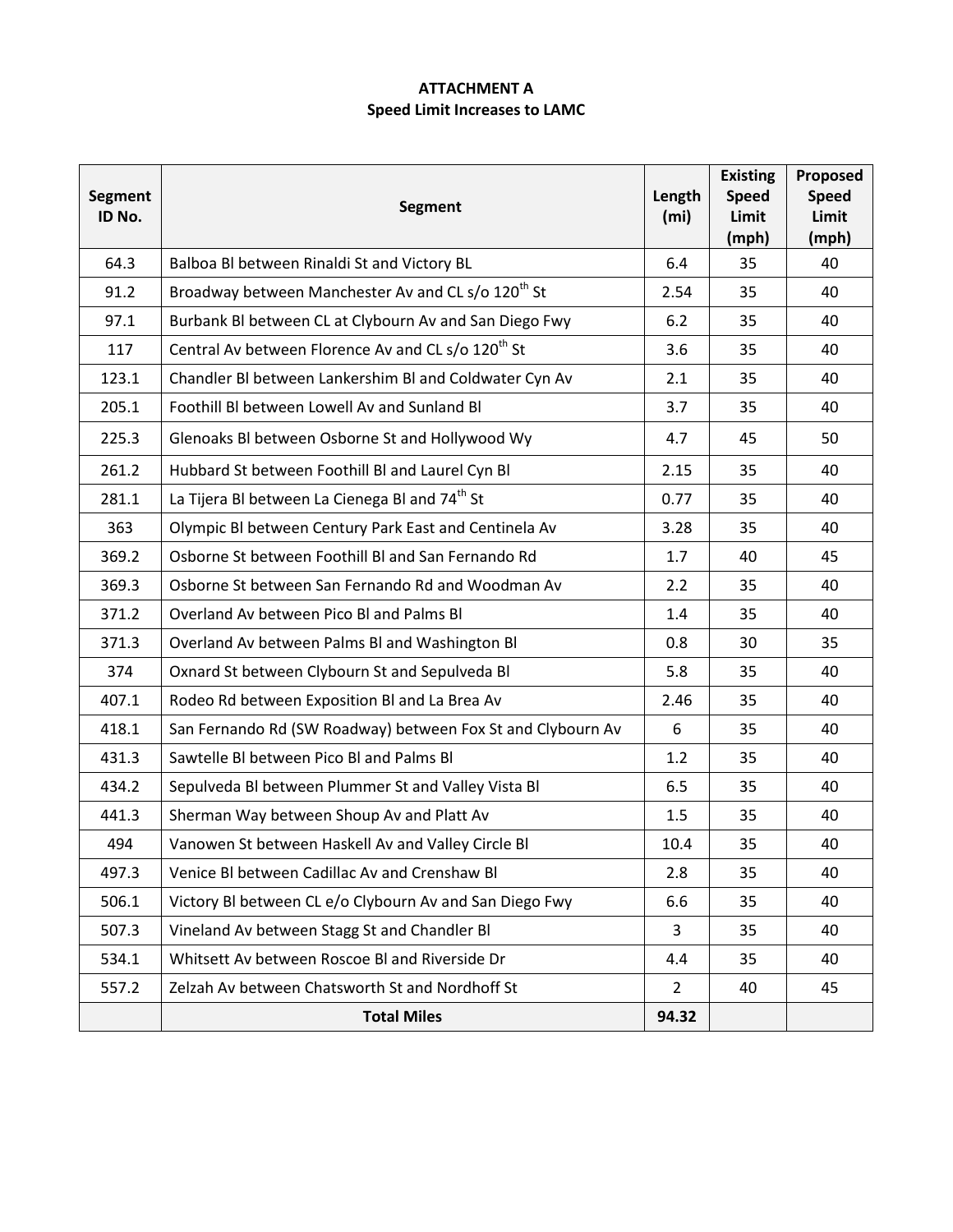## **ATTACHMENT B Speed Limit Decreases to LAMC**

| <b>Segment</b><br>ID No. | <b>Segment</b>                                              | Length<br>(m <sub>i</sub> ) | <b>Existing</b><br><b>Speed</b><br>Limit<br>(mph) | Proposed<br><b>Speed</b><br>Limit<br>(mph) | HIN? |
|--------------------------|-------------------------------------------------------------|-----------------------------|---------------------------------------------------|--------------------------------------------|------|
| 7.2                      | 7 <sup>th</sup> St between Vermont Av and Catalina St       | 0.2                         | 30                                                | 25                                         |      |
| 8.2                      | 8 <sup>th</sup> St between Irolo St and Lucerne BI          | 1.4                         | 35                                                | 30                                         | X    |
| 16.2                     | 54 <sup>th</sup> St between Western Av and Crenshaw Bl      | 1.2                         | 35                                                | 30                                         |      |
| 34                       | Alexandria Av between Santa Monica BI and Melrose Av        | 0.5                         | 30                                                | 25                                         |      |
| 36.1                     | Alla Rd between CL s/o Washington BI and Maxella Av         | 0.43                        | 30                                                | 25                                         |      |
| 40.2                     | Alma St between 27 <sup>th</sup> St and 37 <sup>th</sup> St | 0.5                         | 35                                                | 30                                         |      |
| 54                       | Avalon BI between Manchester Av and Imperial Hwy            | $\overline{2}$              | 35                                                | 30                                         | X    |
| 56                       | Avenue 26 between Pasadena Av and San Fernando Rd           | 0.9                         | 35                                                | 30                                         | X    |
| 58                       | Avenue 36 between Eagle Rock BI and Fletcher Dr             | 0.1                         | 35                                                | 30                                         |      |
| 140                      | Colden Av between Clovis Av and Vermont Av                  | $2^{\circ}$                 | 30                                                | 20                                         |      |
| 144.1                    | Coliseum St between Rodeo Rd and Hauser Bl                  | 2.4                         | 35                                                | 30                                         | X    |
| 147                      | Commonwealth Av between Beverly Bl and Wilshire Bl          | 0.8                         | 30                                                | 25                                         | X    |
| 155                      | Coronado St between Sunset BI and Temple St                 | 0.6                         | 30                                                | 25                                         | X    |
| 158                      | Crescent Av between Beacon St and 21st St                   | 0.38                        | 30                                                | 20                                         |      |
| 171                      | Del Moreno Dr between Ventura BI and Wells Dr               | 0.8                         | 30                                                | 25                                         |      |
| 176                      | Dodson Av between 9 <sup>th</sup> St and Western Av         | 0.56                        | 30                                                | 25                                         |      |
| 188                      | Electra Dr between Mt Olympus Dr and Hercules Dr            | 0.3                         | 30                                                | 25                                         |      |
| 202                      | Fletcher Dr between Avenue 36 and San Fernando Dr           | 0.7                         | 35                                                | 30                                         | X    |
| 205.5                    | Foothill BI between Clybourn Av and Van Nuys BI             | 1.9                         | 45                                                | 40                                         |      |
| 225.2                    | Glenoaks Bl between Van Nuys Bl and Osborne St              | 0.83                        | 40                                                | 35                                         |      |
| 242.4                    | Hauser Bl between Washington Bl and Jefferson Bl            | 0.9                         | 30                                                | 25                                         |      |
| 249                      | Hercules Dr between Apollo Dr and Electra Dr                | 0.43                        | 30                                                | 25                                         |      |
| 254                      | Hillhurst Av between Los Feliz Bl and Hollywood Bl          | 0.9                         | 35                                                | 30                                         | X    |
| 256.3                    | Hollywood Bl between La Brea Av and Laurel Canyon Bl        | 1.2                         | 35                                                | 30                                         | X    |
| 260                      | Hoover St between Manchester Av and El Segundo Bl           | 3                           | 35                                                | 30                                         | X    |
| 263                      | Huston St between Hazeltine Av and Cedros Av                | 0.75                        | 30                                                | 25                                         |      |
| 278                      | La Brea Av between CL at Romaine St and Olympic Bl          | 2.2                         | 35                                                | 30                                         | X    |
| 336.3                    | Motor Av between Manning Av and CL s/o Venice Bl            | 1.2                         | 35                                                | 30                                         |      |
| 346                      | Neptune Av between Lomita Bl and C St                       | 1.83                        | 30                                                | 25                                         |      |
| 369.1                    | Osborne St between Foothill BI and CL n/o Garrick Av        | 0.6                         | 35                                                | 30                                         |      |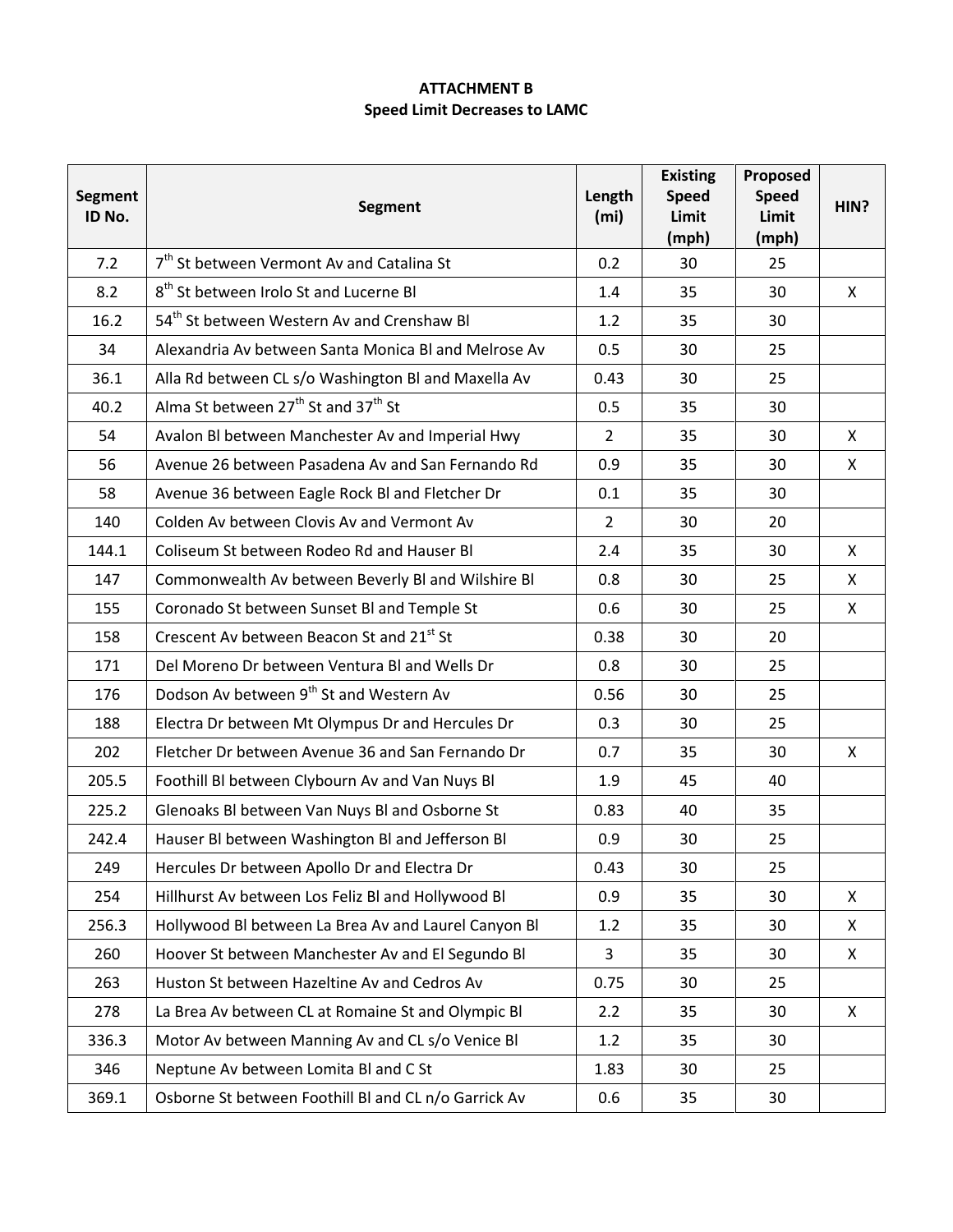## **ATTACHMENT B (Continued) Speed Limit Decreases to LAMC**

| <b>Segment</b><br>ID No. | <b>Segment</b>                                          | Length<br>(m <sub>i</sub> ) | <b>Existing</b><br><b>Speed</b><br>Limit<br>(mph) | Proposed<br><b>Speed</b><br>Limit<br>(mph) | HIN?         |
|--------------------------|---------------------------------------------------------|-----------------------------|---------------------------------------------------|--------------------------------------------|--------------|
| 385.3                    | Parthenia St between Lindley Av and Tampa Av            | 1.5                         | 40                                                | 35                                         |              |
| 401.1                    | Reseda Bl between Sesnon Bl and Rinaldi St              | 1.6                         | 50                                                | 45                                         |              |
| 431.2                    | Sawtelle BI between Olympic BI and Pico BI              | 0.3                         | 35                                                | 30                                         | $\mathsf{X}$ |
| 464                      | Sunset BI between Virgil Av and Crescent Heights BI     | 4.5                         | 35                                                | 30                                         | X            |
| 471                      | Thurman Av between Venice BI and Washington BI          | 0.5                         | 35                                                | 30                                         |              |
| 474.1                    | Townsend Av between Hill Dr and Colorado Bl             | 0.35                        | 30                                                | 25                                         |              |
| 501.3                    | Vermont Av between Hollywood Bl and Clinton St          | 1.3                         | 35                                                | 30                                         | X            |
| 501.4                    | Vermont Av between Clinton St and Oakwood Av            | 0.3                         | 35                                                | 30                                         | $\mathsf{X}$ |
| 501.5                    | Vermont Av between Oakwood Av and Beverly Bl            | 0.1                         | 35                                                | 30                                         | $\mathsf{X}$ |
| 501.6                    | Vermont Av between Beverly BI and Olympic BI            | 1.6                         | 35                                                | 30                                         | $\mathsf{X}$ |
| 502                      | Vernon Av between Alameda St and CL w/o Crenshaw Bl     | 5.2                         | 35                                                | 30                                         | X            |
| 504                      | Via Dolce between Washington BI and CL w/o Marquesas Wy | 0.4                         | 35                                                | 30                                         |              |
| 507.1                    | Vineland Av between San Fernando Rd and Lorne St        | 0.16                        | 30                                                | 25                                         |              |
| 548                      | Woodley Av between Magnolia BI and Ventura BI           | 0.59                        | 30                                                | 25                                         |              |
| 553                      | York BI between CL e/o San Pascual Av and Eagle Rock BI | 2.72                        | 35                                                | 30                                         |              |
|                          | <b>Total Miles</b>                                      | 52.63                       |                                                   |                                            |              |